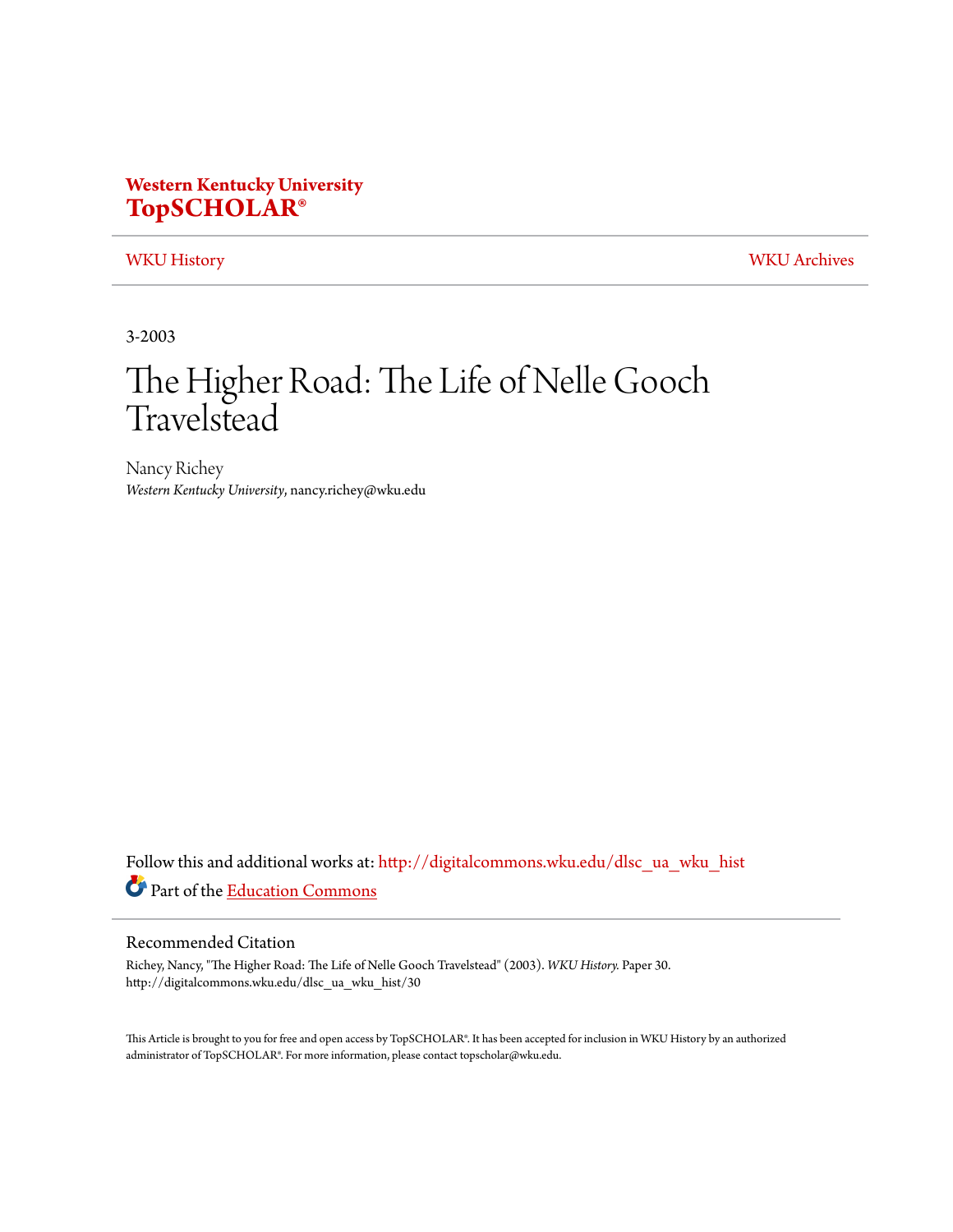#### **The Higher Road: The Life of Nelle Gooch Travelstead**

Just a song at twilight, when the lights are low, And the flickering shadows, softly come and go, Though the heart be weary, sad the day and long, Still to us at twilight comes Love's old sweet song.[**[1](file:///C:/Libraries/dlsc/ua/188.htm%231)**]

It was in the flickering shadows that I first heard this song. My father, already at my birth in the twilight of his life, would sing this melancholy tune to me as we took our nightly walks. With old age rapidly approaching him, and always in a backward-looking frame of mind, he would, along with this old song, share the memories of a long life. It was a memorable time for me, a time I have never forgotten. He etched his love for this song in my heart and mind, so that even today, in the quiet, glistening shadows of an evening, the song returns to me.

Along with the song, he would tell me of his early life and his adventures as a young student at Western's State Normal School. He first attended in 1923. It was there, in a Music Class for Teachers, that he first heard this song. This song, and the teacher of that class and her influence, remained with him throughout his life. The teacher was Nelle Gooch Travelstead.

Nelle Blye Gooch was born in Louisville on May 27, 1888. In the earliest years of her life she would travel to California, New York, Michigan, and Oregon before the family permanently settled in Franklin, Kentucky. She began attending school at the age of nine and was graduated from Potter College for Young Ladies when she was seventeen years old.[**[2](file:///C:/Libraries/dlsc/ua/188.htm%232)**]

Potter College for Young Ladies was established in 1889. It was named for Pleasant J. Potter, a prominent Bowling Green banker and citizen, who was a major benefactor of the school. According to Western historian, Lowell Harrison, "... the curricula ran heavily to genteel subjects suitable for young ladies—music received considerable emphasis – but there were a few commercial classes." The school had a fine reputation but due to the illness of its leader, Reverend B. F. Cabell, the doors closed in 1909. The two buildings and land on Vinegar Hill would be sold to the fledging Western State Normal School and become the seedbed for Western Kentucky University.[**[3](file:///C:/Libraries/dlsc/ua/188.htm%233)**]

Nelle Gooch's education would continue at Peabody College in Nashville. She would receive her A.B. degree in Education from Western in 1932. She also attended New York University, and the Hollis Dann School of Music. In 1938, she would complete the requirements for an M.A. degree from Columbia University.[**[4](file:///C:/Libraries/dlsc/ua/188.htm%234)**]

She was the only daughter of a distinguished old family. Her father, William Junius Gooch, was a noted democratic politician. He served in the Kentucky House from 1906 to 1910, and was Speaker of the House in 1908. At the time of his death in 1917, he was Secretary of the Kentucky State Fair Commission.[**[5](file:///C:/Libraries/dlsc/ua/188.htm%235)**] William Junius Gooch was also a member of the Board of Regents of Western State Normal School from 1911 to 1915. He was a distinguished looking man who garnered attention wherever he went. Professionally, he led the life of an itinerate salesman and inventor and would hold the patent for a new kind of kitchen cabinet.[**[6](file:///C:/Libraries/dlsc/ua/188.htm%236)**]

Nelle Gooch would remember her father as a generous man who gave her anything she wanted, but also as a firm disciplinarian, whose word was law.[**[7](file:///C:/Libraries/dlsc/ua/188.htm%237)**] Her mother, Benona Coleman Gooch, was a woman of presence both physically and in spirit. She is described as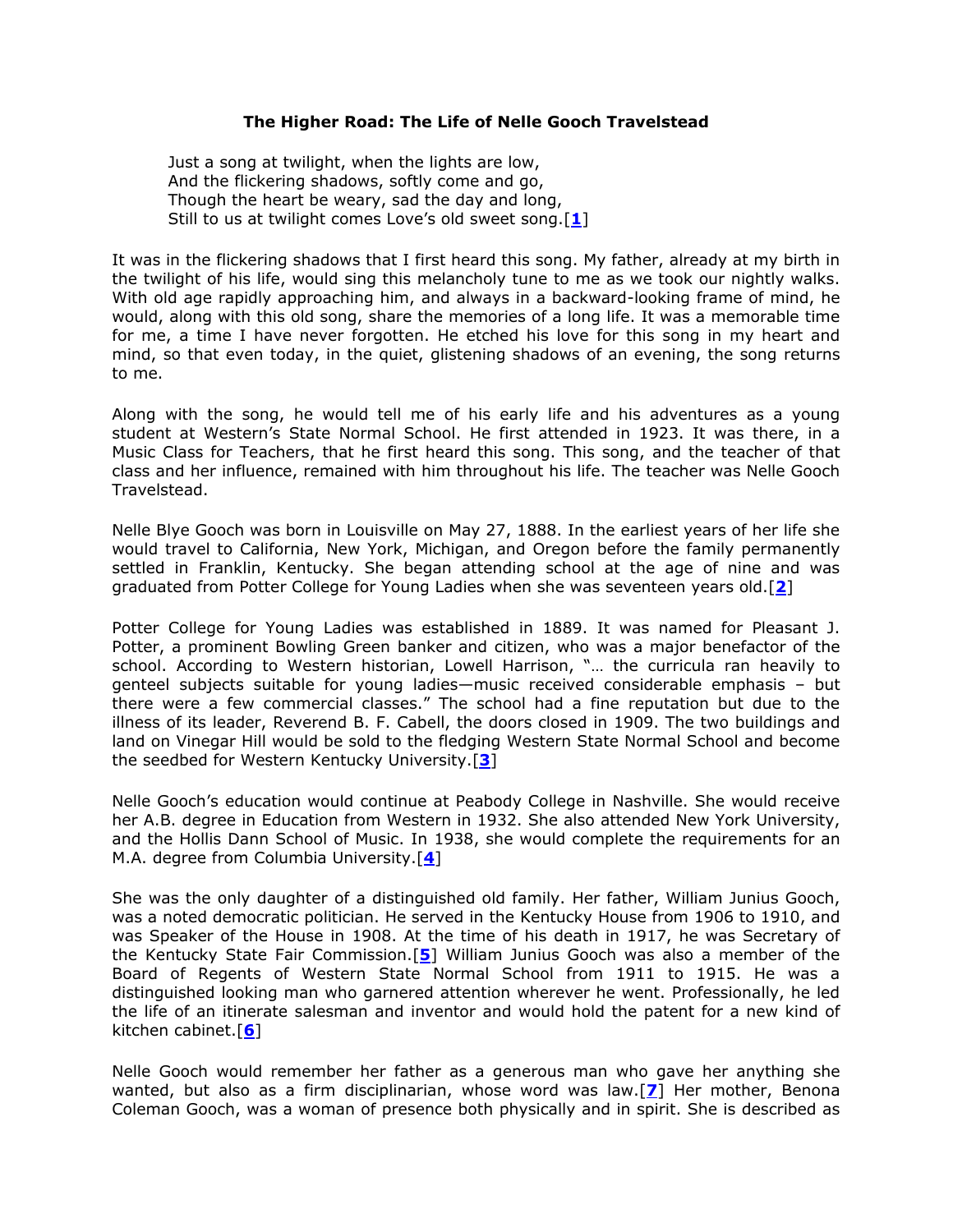a "woman of good sense and ability, [who] was not at all hesitant to speak "what was what.‖ [**[8](file:///C:/Libraries/dlsc/ua/188.htm%238)**]

Nelle Gooch grew up in Southern opulence in the small town of Franklin, Kentucky. Franklin, a rural, pretty town that was proud of its Tennessee proximity, and Southern associations, was the location of the red brick Gooch residence. Even today, Franklin is known for its quiet, stately residential neighborhoods, and its small town population of less than 10,000 citizens. The Gooch Home was described as palatial, with the entire third floor devoted to dances and cotillions. The home also had a fine library that bespoke the family's wealth, education and community standing. Nelle Gooch enjoyed a rare and privileged childhood. Her memories would recall expensive toys, private piano lessons, and a personal nurse and maid named Flora. She would also have the finest of clothes, made from silks, wools, taffetas and other expensive materials. Photographs of her from this period show a proud young girl posing in elegant studio settings. Additional photographs show Nelle with her pony or dogs, and others with groups of friends or beaus. Nelle Gooch would have many special female friends and many "gentleman callers," for this Southern belle was considered quite a catch because of her social standing. Nelle Gooch would have a plethora of beaus to choose from but at last chose one. She awarded the prize, which was herself, to Conley Chester Travelstead.

Nelle would marry at the age of 18 on December 31, 1906. The groom was considered a promising young man of business. The wedding was "the most beautiful, the most artful, and the most elaborate wedding that had ever occurred in Franklin." It was a profusion of pink and white, a variety of delicious foods and expensive treats of all kinds, and a library full of "many beautiful and costly presents awaited the happy couple after they returned from their Honeymoon tour of the East Coast.[**[9](file:///C:/Libraries/dlsc/ua/188.htm%239)**]

The bride surely followed all the auguries that would bespeak a true Southern wedding, such as having on her person, "something old, something new, something borrowed, something blue." However, these charms did not work. Though the wedding has a storybook beginning, the tale ended all too quickly. The marriage did not last; it is was not discussed again.[**[10](file:///C:/Libraries/dlsc/ua/188.htm%2310)**]

She would be married only six years, her husband leaving by 1912. It is whispered in tolddown memory only, the reason that he left his wife and two young sons. After breakfast, one morning, Conley Travelstead announced he wanted "to go to Florida to do something else." The youngest son, Chester, would write later that bits and pieces of information would drift up to them, some indicating remarriage and a new family. But only one thing was sure, and that is what is carved on his tombstone located in Franklin, Kentucky. It is this. Conley Travelstead died in 1927.[**[11](file:///C:/Libraries/dlsc/ua/188.htm%2311)**]

Nelle's mother would die in 1915 of breast cancer and her father in 1917 from the complications of influenza. Her father's death would leave her destitute, for she was forced to sell the family home and contents. Apparently, W. J. Gooch had lived by charm and credit. Investments fell through, creditors called, and after the estate was sold, Nelle was left with \$27.00, her mother's china, and her father's chest of silverware, which had been a gift from the House of Representatives. All would express surprise and shock at such events. How could it be that someone so well known and so well connected could leave only a few dollars? Its seems, however that the family knew the truth. At least Mrs. Gooch knew. For at breakfast one morning, after a complaint from Mr. Gooch about the quality and thinness of the coffee cream, she soundly told him, "It's as good as you can afford, Mr. Gooch!‖ [**[12](file:///C:/Libraries/dlsc/ua/188.htm%2312)**]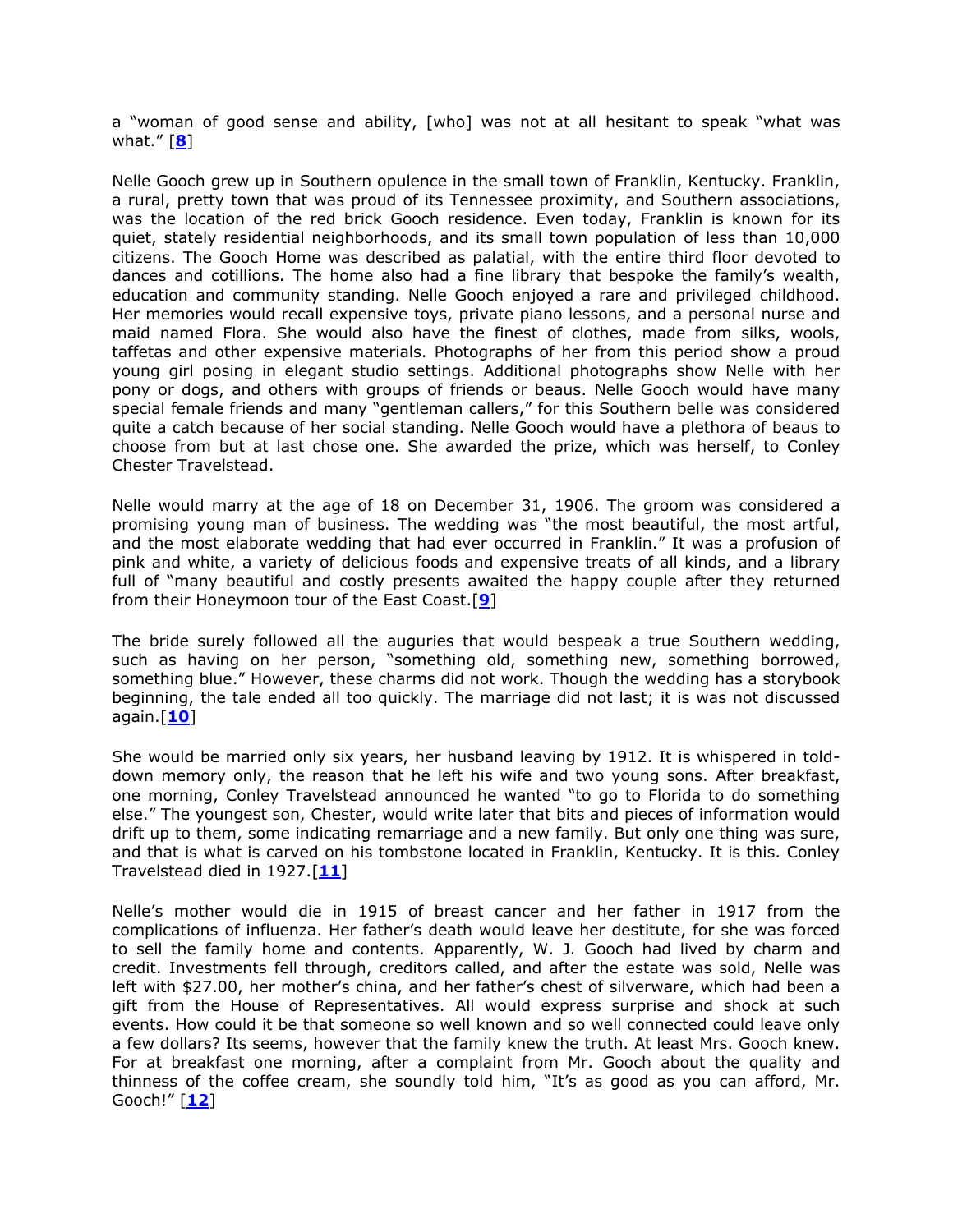Nelle Gooch Travelstead (hereafter NGT) was now an orphan, a separated woman, and the mother of two small children. Her oldest son, Will Gooch Travelstead, was born in 1909 and the youngest, Chester in 1911. She faced a daunting task for a young woman, but particularly at this time of no social programs and with no family to assist her. However, she would quickly prove herself quite capable of meeting -head-up- all the challenges that were to be coming her way.

NGT would keep her sons rebuffing all attempts at giving them to others. She said, " a friend of my father's came to me and said he knew I didn't have the money to raise the boys like I wanted and that since my father was a Mason, they could go to the Masonic Home. I told him that if that was all he had come to tell me then to just get out and that I could take care of my sons.‖ [**[13](file:///C:/Libraries/dlsc/ua/188.htm%2313)**]

NGT had moved to Bowling Green in 1914 to begin a position as a library assistant in the Normal School's library. The library at this time was located in the old dining room of Potter Hall. Miss Florence Ragland, a Simmons Library College graduate, "loved books with a missionary zeal," and opened locked bookcases, significantly increased the collection and introduced scientific arrangement. She made the library a pleasant gathering place for the students and a pleasant place for NGT's first job.[**[14](file:///C:/Libraries/dlsc/ua/188.htm%2314)**] There were no formal child care centers as is known today, so NGT's sons stayed with her most of the time. They would be given a few toys and books and told to play quietly in a side room off the main circulation area of the library. Other arrangements, when necessary, were made with friends and neighbors.

The small family was nomadic, living in rental homes. At various times for a period of years, their address would change about every two years. Their first home was in "rooms" rented from Miss Ella Jeffries who was a geography teacher at the Normal School. She rented the space, with board, for \$25.00 per month. NGT's salary at the time was \$35.00 per month. Their next home would be with a Mr. and Mrs. O.G. Bryne, and thereafter, a succession of "homes." The list would include: the Obenchain home (as house sitters), 14th Street, Cherryton, Potter Hall, the guest house of Helm Library, and finally "Travelogs," a cabin on the Barren River. Throughout all the moves, Chester Travelstead would say, "we always had enough to eat, a comfortable place to sleep,  $\dots$  and a home life that was lively and happy." [**[15](file:///C:/Libraries/dlsc/ua/188.htm%2315)**]

NGT received a "promotion" to the Department of Physical Education in 1915, and a small salary increase of \$10.00 in recognition of this achievement. However, this was not to be a permanent position for she was asked to begin teaching Music for Public School teachers that same year. Franz J. Strahm, the director of the Music Department at this time, asked NGT in his thick German accent, "Nelle, ve tink you can do a goot job vit the music at the training school; vould you like to try?" This would be the beginning of a teaching career that would span over forty years.[**[16](file:///C:/Libraries/dlsc/ua/188.htm%2316)**]

The music classes would be for prospective students seeking Provisional and Standard teaching certificates. NGT would prove a very effective and challenging teacher, whose training, methods, and encouragement met the highest standards. She was a tough teacher who expected the best from all her pupils, even those who were failing. One example remembered by a former student told of a young man who was failing the introductory music class. He felt he might raise his grade by an offer to do chores around NGT's home. He chopped wood, raked leaves, and cleared rocky paths. Still he was not given a passing grade by NGT. Her explanation to him, "if you spent half as much effort in my course as you did in my yard you certainly would not have failed.‖ [**[17](file:///C:/Libraries/dlsc/ua/188.htm%2317)**]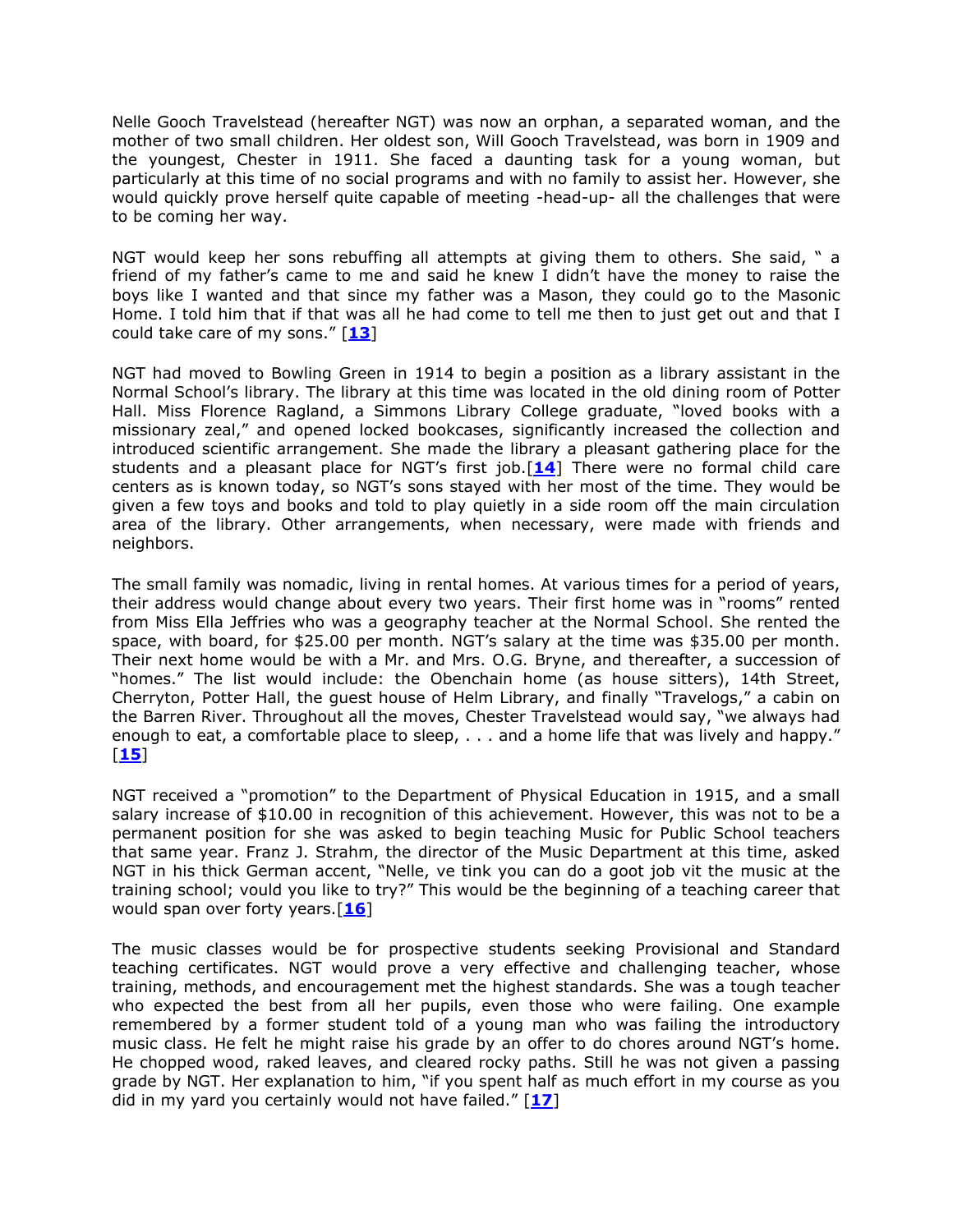NGT would also be a field representative for President Henry Cherry and the new State Normal School. She would be sent to areas all over the state including Ashland, Louisa, Inez, Paintsville, Hyden, and Manchester in one week and then on to Edmonton, Jamestown, Tompkinsville, Columbia, Liberty and Albany the following week. Dr. Cherry would write to her while she was traveling telling her of upcoming presentations and asking her for details about prospective students and the rural schools she had visited. [**[18](file:///C:/Libraries/dlsc/ua/188.htm%2318)**]

The travel and responsibility would weigh heavily on NGT. She would write of continual rains so heavy that roads were washed away, and of hard weeks of work that completely drained her energy. In other letters, NGT told of places with non-existent roads where her only means of transportation was an old farm horse. This letter dated the summer of 1925 was written from Hyden, a hamlet in the mountains of Eastern Kentucky. It is representative of the letters written at this time in her life, and describes a portion of what she saw, felt, and experienced on these lonely trips.

My Dear Willi Gooch,

Just got your letter and will write you tonight so you will get it Saturday. It cheered me to hear from you. If you want me Sunday, you can get me at the Lexington, Lafayette or Phoenix Hotels. I may stay at the Phoenix this time. If you could only see this place where I am staying now. I will try to tell you all about this place when I get back. It is the worst I ever saw. I do not understand how people can live here six months, let alone a lifetime. The living conditions are terrible. There isn't a road in the town. Just up big, slick flat rocks or thru' creek bottoms, [I travel]. Oh, Honey! You just don't know how to appreciate the luxuries you have until you're in a place like this. I wouldn't teach here for six hundred a month and all expenses…

I left Hazard yesterday morning at 10:30 and got out of the saddle for the first time here at 6:00 P.M. That is how long it took me. I thought about you the day you brought Bonnie back. Except this road was over the mountains and through the creeks. It was 21 miles. Came all the way by myself--- and got to go back tomorrow. I dread it.

> I love you, Be good and love me, Mother [**[20](file:///C:/Libraries/dlsc/ua/188.htm%2320)**]

NGT would suffer much in her duties as a field representative. Still, she continued in this service to rural schools for it was a fine recruitment tool for the fledgling State Normal School and Teacher's College. Western would become by 1930-1931, "one of the largest teachers' colleges in the country with an enrollment of 4,253." Western's leader, spirit and President, Henry Hardin Cherry would rule the college and its faculty with a paternalistic stance, engendering love and loyalty, from his faculty including NGT. [**[21](file:///C:/Libraries/dlsc/ua/188.htm%2321)**] NGT would be synonymous with the history of Western, an intregal part of the college almost from its inception.[**[22](file:///C:/Libraries/dlsc/ua/188.htm%2322)**]

She would write to Dr. Cherry of her exhaustion and her longings to return to her sons, home, and classroom. Dr. Cherry would answer in his usual formal way; "your esteemed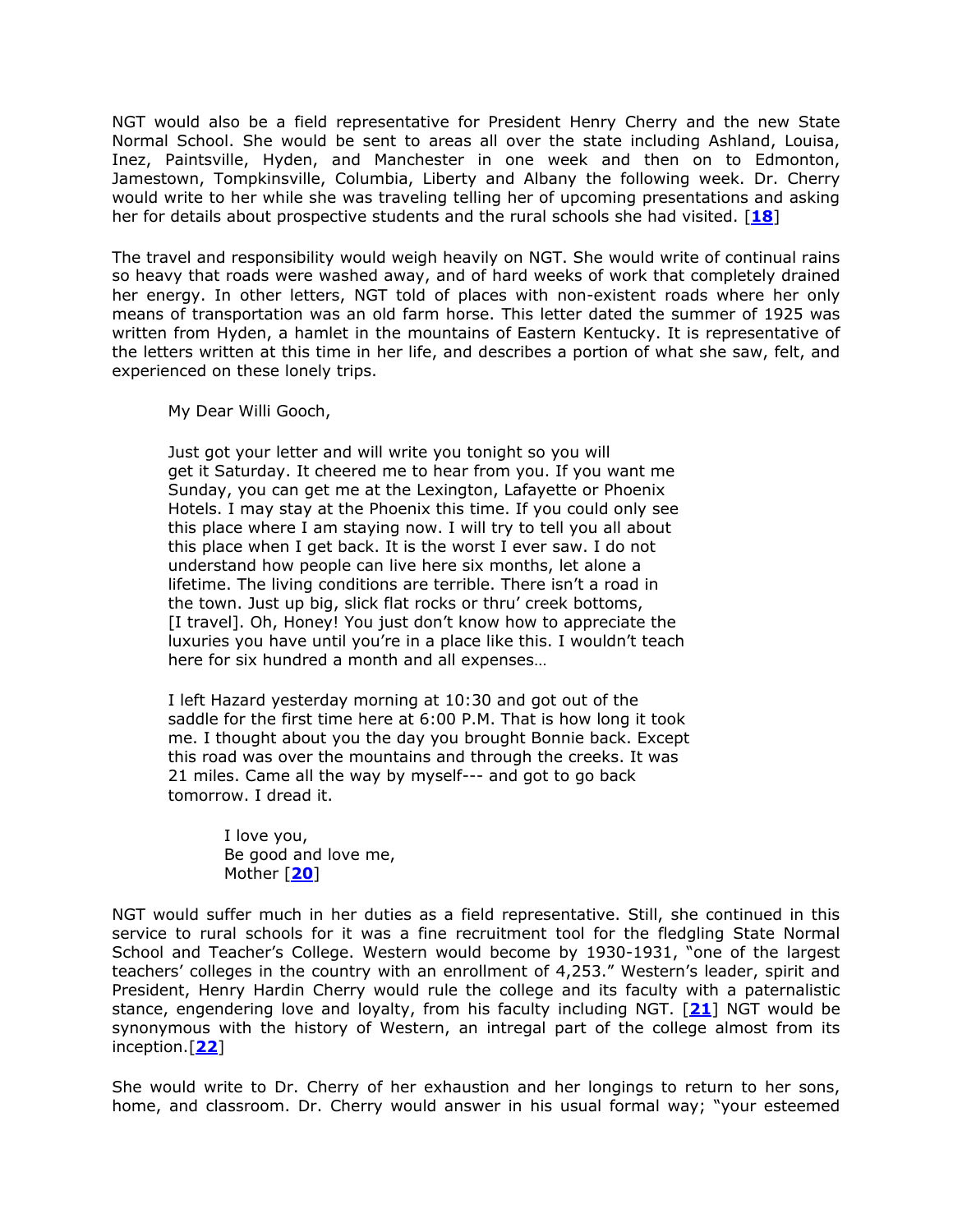favor is received." He would apologize for the severity of the work and then proceed to encourage her by saying: " I am sure you are doing a great piece of work and that it will mean much to you personally, to this institution, and the state.‖ [**[23](file:///C:/Libraries/dlsc/ua/188.htm%2323)**] NGT did overwork herself many times into exhaustion and was ordered by her doctor on one occasion to rest and recuperate in an infirmary. As her son matured, he would admonish his Mother to slow down. "Mother, I would like for you to consider that there is a limit for everyone. You can do just so much, and beyond that you will break; and then you will be able to do nothing." [**[24](file:///C:/Libraries/dlsc/ua/188.htm%2324)**] A typical day for NGT might include all or several of the following: teaching, conducting, singing, practice, private lessons, attendance at a concert, church, or club function or a faculty meeting. NGT would be most content, however, in her Western classroom and would become head of the Music Education Department in 1929. She loved teaching and her music. She would write in her diary that she could not sleep well at night for her mind and spirit could not rest, for there were "melodies in my mind all the time." [**[25](file:///C:/Libraries/dlsc/ua/188.htm%2325)**]

Nevertheless, her children, at all times, remained at the top of her priority list. She first attended to their physical and spiritual needs and then provided, even with her limited resources, excellent educational, recreational, and cultural opportunities. The sons knew they were loved and foremost in their mother's life. Even when she was away for short periods of time, her letters to them were frequent, and full of loving admonition and remembrances.

#### Dearest Chester,

Well the old Summer term is over, and you can't notice that I am crying any. I am beginning to rest already. I got in all my grades by two o'clock and slept from three to five. Went down to Mrs. Neel's for supper and have just gotten back from a nice ride. I want to tell you now, if you ever leave home again it will be when I am dead. I've never been so unhappy since you went away. Nobody knows how I miss that bright, cheerful little face. This seems like a different place without you. Will you need any money before you come home? I love you, love you and then love you some more,

Your old nut, Mother [**[26](file:///C:/Libraries/dlsc/ua/188.htm%2326)**]

One example of an exciting experience that NGT arranged for her sons was a trip to see the visiting president, Woodrow Wilson. Chester would remember it as one of the good times of his young life and write; " at the age of four I saw and heard President Woodrow Wilson when he visited Lincoln's birthplace at Hodgenville, Kentucky. Seated by his wife when they rode by in a topless sedan, he smiled and waived to me, as I held my pet guinea pig, "Blackie," high in the air so that he, too, could see the President. I have never forgotten that exciting day.‖ [**[27](file:///C:/Libraries/dlsc/ua/188.htm%2327)**]

NGT made sure that the boys were able to attend summer camps at Mammoth Cave, with her contributions and with the sons working for the room and board fees also. She would try to enliven their hard financial times by finding ways of doing something special or completely out of the ordinary. Chester remembers a fine Sunday afternoon when with NGT's scheming and imagination; they had an adventure.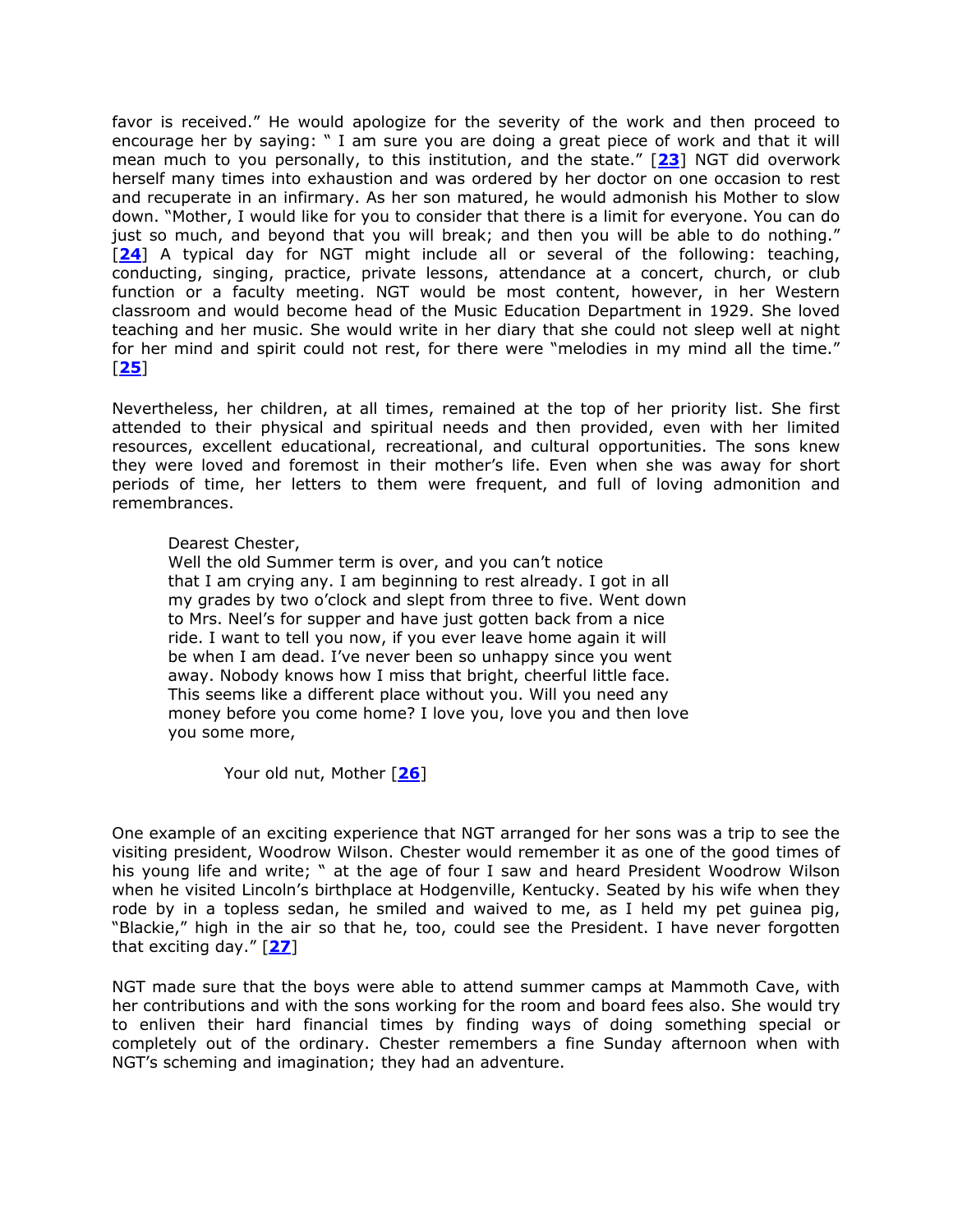Since we did not own an automobile or a horse and buggy not even a bicycle—we had to walk everywhere we went. We didn't mind that. We like to walk, but not having other means of transportation was at times very inconvenient. On this particular Sunday afternoon, our mother had rented a horse and buggy from the local livery stable, and the three of us rode in high style to Ewing's Ford, a place for swimming on Drake's Creek, located about two miles from Bowling Green. We took sandwiches and, of course, our bathing suits. What a great time we had in the water---an experience I had thought, up to then only the rich boys could have. I remember that use of the horse buggy cost \$2.50, and the entrance to Ewing's Ford was 10 cents each. It was only a simple and homey "good time," but at that point in my life, it was a highlight—one not to be forgotten. [**[28](file:///C:/Libraries/dlsc/ua/188.htm%2328)**]

Chester wrote of his mother, "Will Gooch and I did not always agree with what she said and did, but we rarely argued with her about anything. For two reasons: we were actually afraid to oppose her; and we must have sensed that she was doing the best for all of us, in her struggle to survive." The sons would never forget the many good times with their young mother.

NGT was as all human beings, not perfect. She could be willful, demanding, and unreasonable. She was a woman who would not settle for the expected or the average. She could also become very frustrated and angry at times, not only at her children but also at herself. She wore many hats and bore many burdens that caused her at times to become moody and easily upset. However, the moody, harsh and critical times and attitudes were infrequent and rare and she would quickly bounce back and continue to fight the good fight of home, classroom, and community.

NGT fought the battle of prejudice in her life. She was as many Southerners, brewed and steeped in the atmosphere of condescension for those of the black race. She evolved as time passed and she gained wisdom to change these attitudes. However, it was not an easy task. A glaring example that burned its way into her young son's mind is recorded in his memoirs. NGT had arranged for her sons to attend a special ice show that was being held in the Armory at Louisville. The year would have been ca. 1920. The young family had balcony seats, but they were the "white seats." The inferior, "Negro" seats were in the balcony also but blocked by stage props, greenery and lumber. Even with bending, stretching and leaning, they could only see a portion of the stage and show. Young Chester is worried and speaks to his mother, asking

Why are those people sitting in the seats behind the scenery? that's the only place they can sit, she answered. But they can see only a small part of the show, I continued. My mother then shocked me by saying rather matter-of-factly, Yes, I guess that is right, but they're only niggers. [**[30](file:///C:/Libraries/dlsc/ua/188.htm%2330)**]

Chester did not sleep that very well that night, and pondered over and over what that really meant. It was a life altering experience for him and one that helped change and mold his attitudes towards persons of a different race.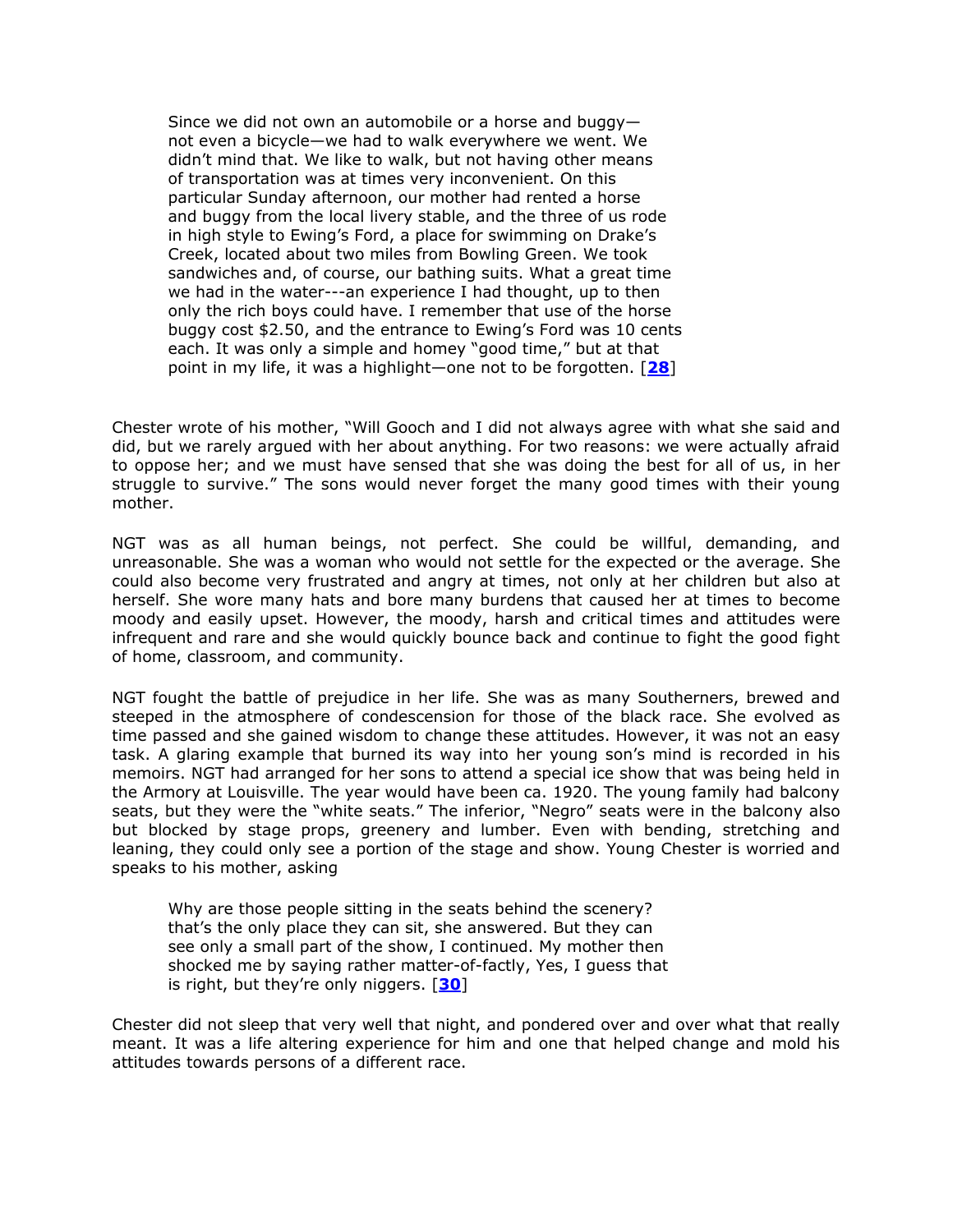His mother would grow, change, and develop in her views. They had a young, black boy who worked for them and for whom they provided a place to live. He lived in the basement of their home on Barren River and cleaned the house, hand-washed clothes, painted, built walks, and cleared the yard of leaves and debris. He took his meals in the kitchen, alone, or on the back porch. Orlando Donan was his name and he would be associated with the family for over fifty years.

He did not show bitterness, or resentment but tolerance, loyalty, patience and good will at all times. Moreover, it was this attitude that softened and at last broke the racial barriers that NGT exhibited. She would, in later years, invite Orlando and his wife to tea with her in the living room of that same home. "They came and were greeted cordially at the front door by this woman who had come a long way in her inner struggle against racism." [[31](file:///C:/Libraries/dlsc/ua/188.htm%2331)]

Orlando Donan would go on to graduate from Fisk University, sing in the famed "Wings Over" Jordan," choir, and serve several years in the Army. He would be Supervisor of Philadelphia's Water and Sewer Systems for several years before retiring. Chester Travelstead wrote "upon my insistence many years ago, Orlando no longer calls me "Mr. Chester.‖ But, it was a very difficult for him to break the lifelong habit of deference and subservience to whites. My respect and affection are deep for Orlando Donan.‖ [**[32](file:///C:/Libraries/dlsc/ua/188.htm%2332)**]

As stated previously, NGT's highest priorities in her life were her children and her classroom. However, as her children matured, she began to reach out more and more to the larger community. She held many leadership roles in Bowling Green and Warren County charities, clubs, organizations and functions. While her roles, awards and duties could fill a small book; a few shall be mentioned below.

NGT organized the Warren County War Mothers, which served sandwiches, fruit, and cookies to passing servicemen who stopped in Bowling Green or who were on the incoming Hospital trains. Invited guests would keep all club attendees informed of the living conditions and events of the seemingly far away war. The club, under NGT, would boast the largest enrollment in Kentucky, and would be push for the erection of a war memorial for Bowling Green's soldiers.[**[33](file:///C:/Libraries/dlsc/ua/188.htm%2333)**]

NGT would also organize a Boys Club for the poorest residents of Bowling Green. She would be recognized as the first woman in the nation to start such a club. She also served on the Salvation Army Board, and the Warren County Tuberculosis Association.[**[34](file:///C:/Libraries/dlsc/ua/188.htm%2334)**]

In 1942, she initiated the "Feeding Project." It was a program created to feed undernourished children of the community. President Roosevelt had issued a protest against the large number of draftees who were physically unfit for service because of poor nutrition. NGT quickly garnered support from the Nutrition Council, the Red Cross, the Homemakers' Clubs, and the Bowling Green Woman's Defense Council to fund the program. The group provided a hot noon meal to needy school children in the Warren County System. In addition, the children were provided with lessons on cleanliness, manners, and good citizenship. The project in its entirety was privately funded and completely under the headship of NGT. [**[35](file:///C:/Libraries/dlsc/ua/188.htm%2335)**]

She was very involved in activities, which promoted her love of music and educational opportunities for all. She was elected President of the local chapter of A. A. U. W., (American Association of University Women) in 1957. The group had a local membership of over fifty women who were graduates from schools of education, library science, and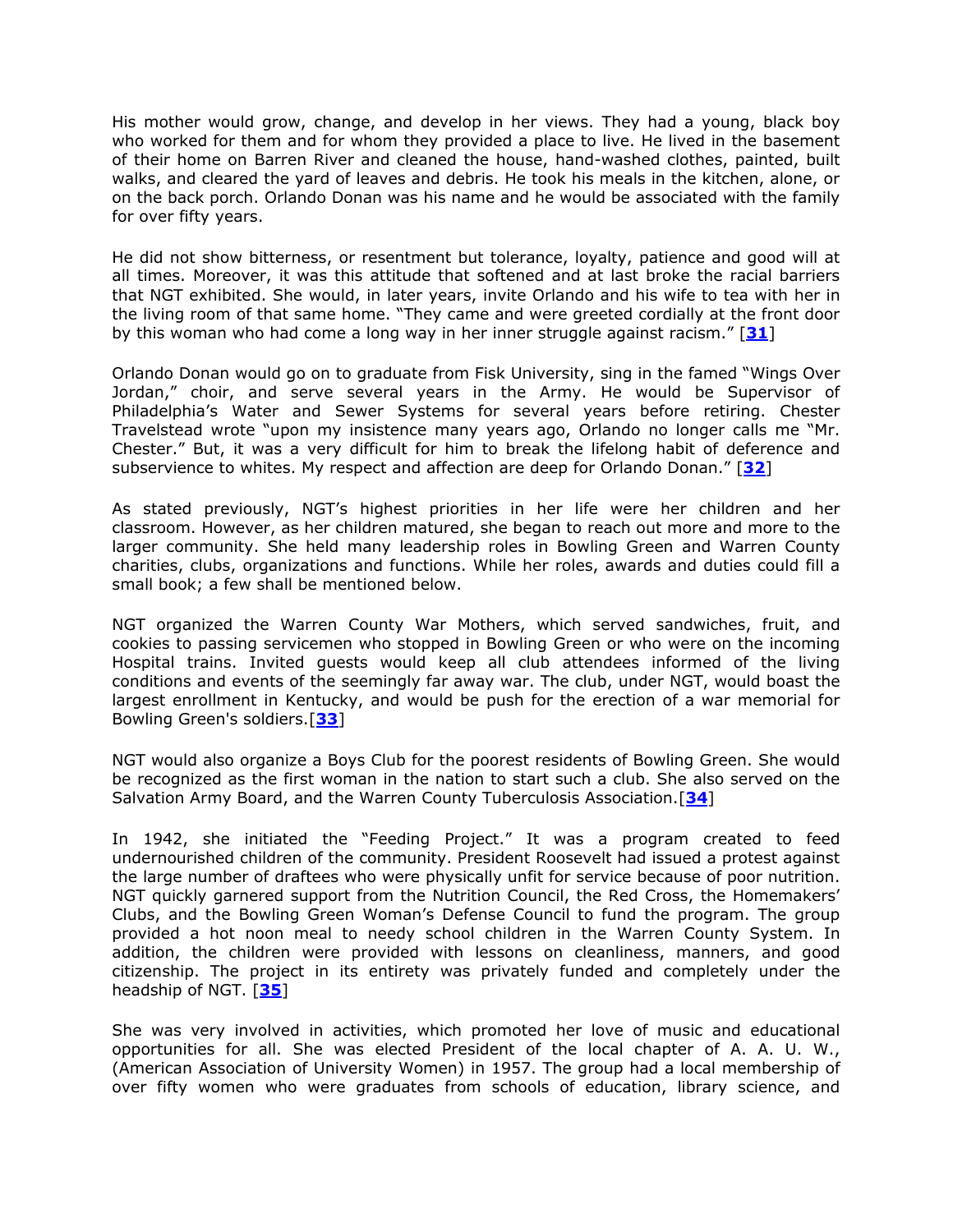English. Guest speakers were invited each month to highlight a variety of current topics including those with an international theme. [**[36](file:///C:/Libraries/dlsc/ua/188.htm%2336)**]

Her students and peers alike knew NGT as the "Music Lady of Southern Kentucky." She was honored posthumously by a nomination to the Music Educators National Conference Roll of Honor, which recognized the outstanding service she had given to music education in Kentucky. This award was one that would have been most prized by NGT. In the introductory speech at the award ceremonies, she was characterized as being firm, fair and completely dedicated to her music profession. "One cannot recount in a few minutes the contribution to music education of this dedicated teacher, but in closing I would like to say, that I wish I could make just half the contribution she has made, and if her pupils will follow her tireless example of devotion to her work, Music Education will be on a higher plane in Kentucky.‖ [**[38](file:///C:/Libraries/dlsc/ua/188.htm%2338)**]

She is well described as tireless in all areas of her life. She would additionally serve in the U.S.O. Canteen oganization, Women's Music Club, 20th Century Literary Club, Cedar Grove Homemakers Club, Women's Glee Club, League of Women Voters, Woman's Federated Clubs, Junior Chorus, and as a teacher of the Women's Bible Class at the First Christian Church.

NGT seemed superhuman at times with all the activities that she participated in and many times organized and led. What enabled her to do all that she accomplished? The answer may be found in her collections of life philosophy. One of her favorite sayings was, "I guess nobody ever amounted to anything without having a strong will, and some pretty strong wants." She would write in her diary that each morning's resolve for her would be

I will this day try to live a simple, sincere and serene life; repelling promptly every thought of discontent, anxiety, discouragement, impurity, and self-seeking; cultivating cheerfulness, charity, and the habit of holy silence; exercising economy in expenditure, carefulness in conversation, diligence in appointed service, fidelity to every trust, and a childlike faith in God. And I cannot in my own strength, attain this wisdom and power, I make humble and firm to seek all things from my heavenly Father, in the name of Jesus Christ His Son, and through the mighty energy of His Holy Spirit.[**[39](file:///C:/Libraries/dlsc/ua/188.htm%2339)**]

NGT fully practiced this resolve in her daily life, and met her own high standards.

She could have chosen the lower road in life and in raising her sons as some of her Bowling Green counterparts. One noted example, Pauline Tabor, Bowling Green's most famous "Madame," found herself in similar circumstances to NGT. Pauline was young, divorced and had two sons. She tried to make a living selling hosiery and cosmetics from door to door, but decided to open a house of prostitution. She ended her life with a full bank account, but she would have very little self or community respect. [**[40](file:///C:/Libraries/dlsc/ua/188.htm%2340)**]

NGT would raise two fine men. Will Gooch Travelstead became an engineer and businessman who owned Travelstead Construction Company in Baltimore, Maryland. He would be involved in the construction of many fine projects such as the World Trade Center building. He also was the subcontractor for the construction of Cape Kennedy. After retiring in 1975, he returned to Bowling Green and lived in a vacation home until he could complete renovation of the old family home, Travelogs. He died in 1981. He and his first wife would be the parents of two children, G. Ware Travelstead and Malcolm Travelstead. [**[41](file:///C:/Libraries/dlsc/ua/188.htm%2341)**]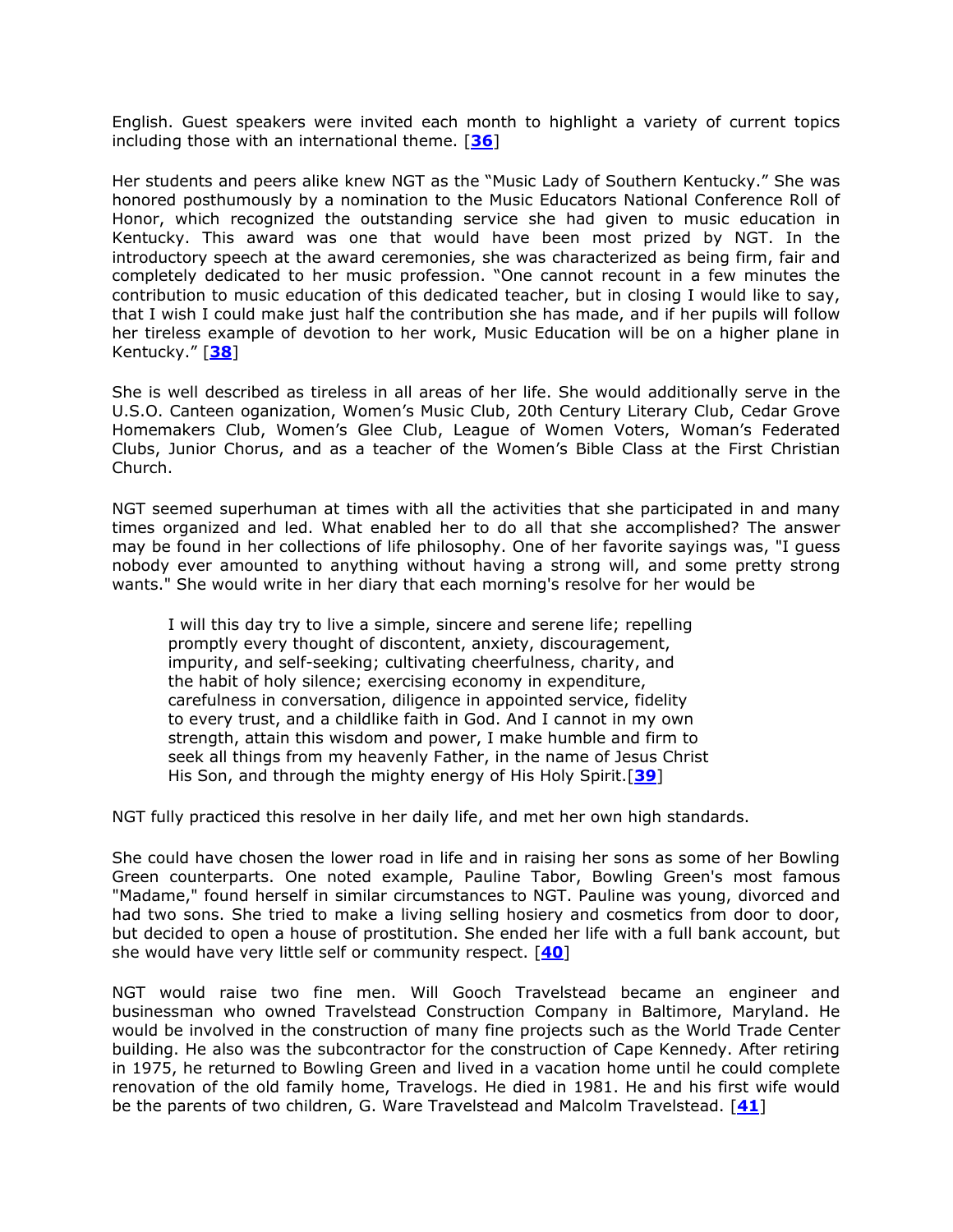Chester Coleman Travelstead would seemingly outdo his mother. He would become Provost of the University of New Mexico at Albuquerque, and a leader in the areas of education and social equality. His lists of awards, accomplishments and leadership roles are too numerous to list. He and his late wife are the parents of two children, Jimmie Travelstead and Coleman Travelstead.

NGT's life light ceased to shine on June 19, 1974. She would leave her children with these parting thoughts,

Let not external circumstances too much effect you, nor external cares and duties engross you.

Remember you have and inner life whose demands are urgent and increasing and of far more importance that this casket it inhabits. Let your thoughts be pure, your aims exalted, then neither sickness, sorrow or death can have dominion over you, for you will then be in possession of that peace which is above earthly understanding. Speak together of me often, not in tones of mournful sadness but when the smile is on your lip and happiness is in your heart. Put me not aside as a sacred theme for lonely hours and darkened spirits, but Let me live with you in the bright sunshine of you happiness. visit my grave sometime, but when you do so think not of the lifeless clay beneath the sod, but look above and think of the spirit immortal looking down on you, or better still at your side. A Mother loving ever in death, as in life watching over you and seeking ever to raise your hearts to the throne above. [**[42](file:///C:/Libraries/dlsc/ua/188.htm%2342)**]

This was Nelle Gooch Travelstead, as remembered by my father, her memory now passed to me, and indelibly marked on all whom knew her. Another former student ended a Western memorial article for NGT with this fitting tribute. "In remembering Mrs. Travelstead, as teacher or as personal friend, we recall the same vivid image of her personality----of her wisdom, and knowledge, mixed with understanding. Hers was a magnetism which drew fortitude from all of us to push on toward the goals of our lives--- imprinted now as we will remain, with the indelible stamp of those initials, NGT." [**[43](file:///C:/Libraries/dlsc/ua/188.htm%2343)**]

[Nelle Gooch Travelstead also received the WKU Department of Music Wall of Fame award posthumously in 1998.]

#### **Endnotes**

1 James L. Molloy. "Love's Old Sweet Song." (New York, 1884).

2 College Heights Herald, Dec. 10, 1955.

3 Lowell H.Harrison. Western Kentucky University. (Lexington, 1987), 35.

4 "News Release," Nelle G. Travelstead Collection., (Inventory Folder) Manuscripts Division, Kentucky Library, Western Kentucky University, 1974. (hereafter NGT collection).

5 Louisville Evening Post, January, 12, 1917.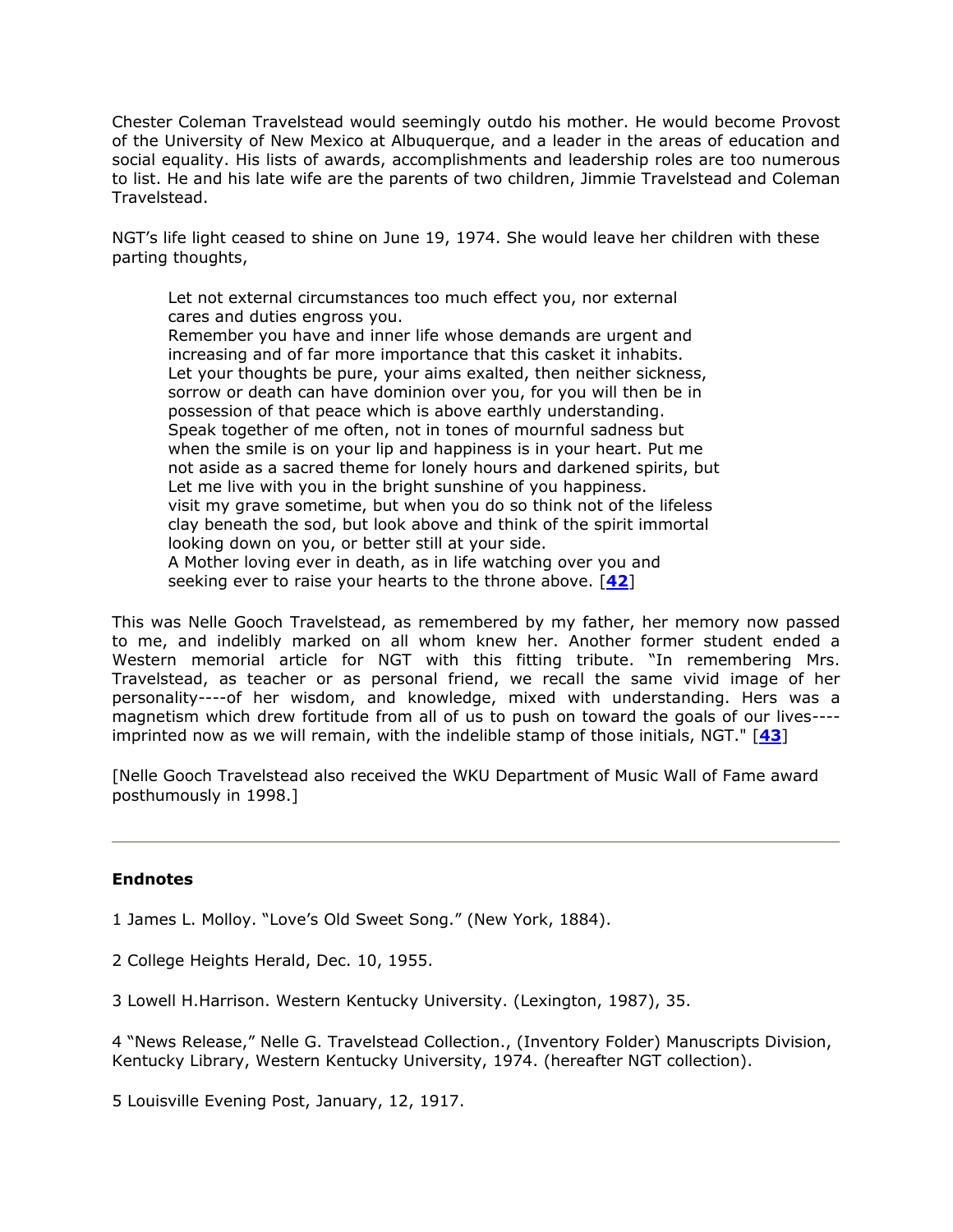6 Chester Travelstead, "I Was There," MSS, (1991), NGT Collection (Manuscripts Division, Kentucky Library, Western Kentucky University, Bowling Green, Kentucky), 5. (hereafter, "I Was There")

7 College Heights Herald. Western Kentucky University. (May 2, 1958), 4.

8 "I Was There," (1986), 5.

9 Unidentified newspaper article, (ca. 1907), NGT Collection. Western Kentucky University.

10 Charles Reagan Wilson. Encyclopedia of Southern Culture. (Chapel Hill, 1989), 438.

11 "I Was There," (1991) 7.

12 Ibid., 6.

13 Park City Daily News, Bowling Green, Kentucky. (July 22, 1971), 2.

14 Lowell H. Harrison, Western Kentucky University, (Lexington, 1987), 44.

15 "I Was There," (1991), 2.

16 College Heights Herald, Western Kentucky University, (May 2, 1958), 4.

17 Carolyn Ford Lippo, "Nelle Gooch Travelstead," Western Alumnus, 44 (Fall 1975), 43.

18 Henry H. Cherry to Nelle Gooch Travelstead, October 23, 1924. (Cherry Letters, Western Kentucky University

19 Nelle Gooch Travelstead to Henry H. Cherry, June 21, 1925.

20 Nelle Gooch Travelstead to Will Gooch Travelstead, Summer 1925.

21 John Kebler. Kentucky Encyclopedia. (Lexington: University Press of Kentucky, 1992), 943.

22 James Cornette. A History of the Western Kentucky State Teachers College. (Bowling Green: Western Kentucky State Teachers College, 1939) 151.

23 Henry H. Cherry to Nelle Gooch Travelstead, February 24, 1925.

24 Chester Travelstead to Nelle Gooch Travelstead, February 24, 1945.

25 Nelle Gooch Travelstead, Diary entry, May 4, 1936.

26 Nelle Gooch Travelstead to Chester Travelstead, September 8, 1924.

27 Chester Travelstead. "May you always remember the Good Times." NGT Collection (Manuscripts Division, Kentucky Library, Western Kentucky University, Bowling Green, Kentucky), 5. (hereafter, " Good Times")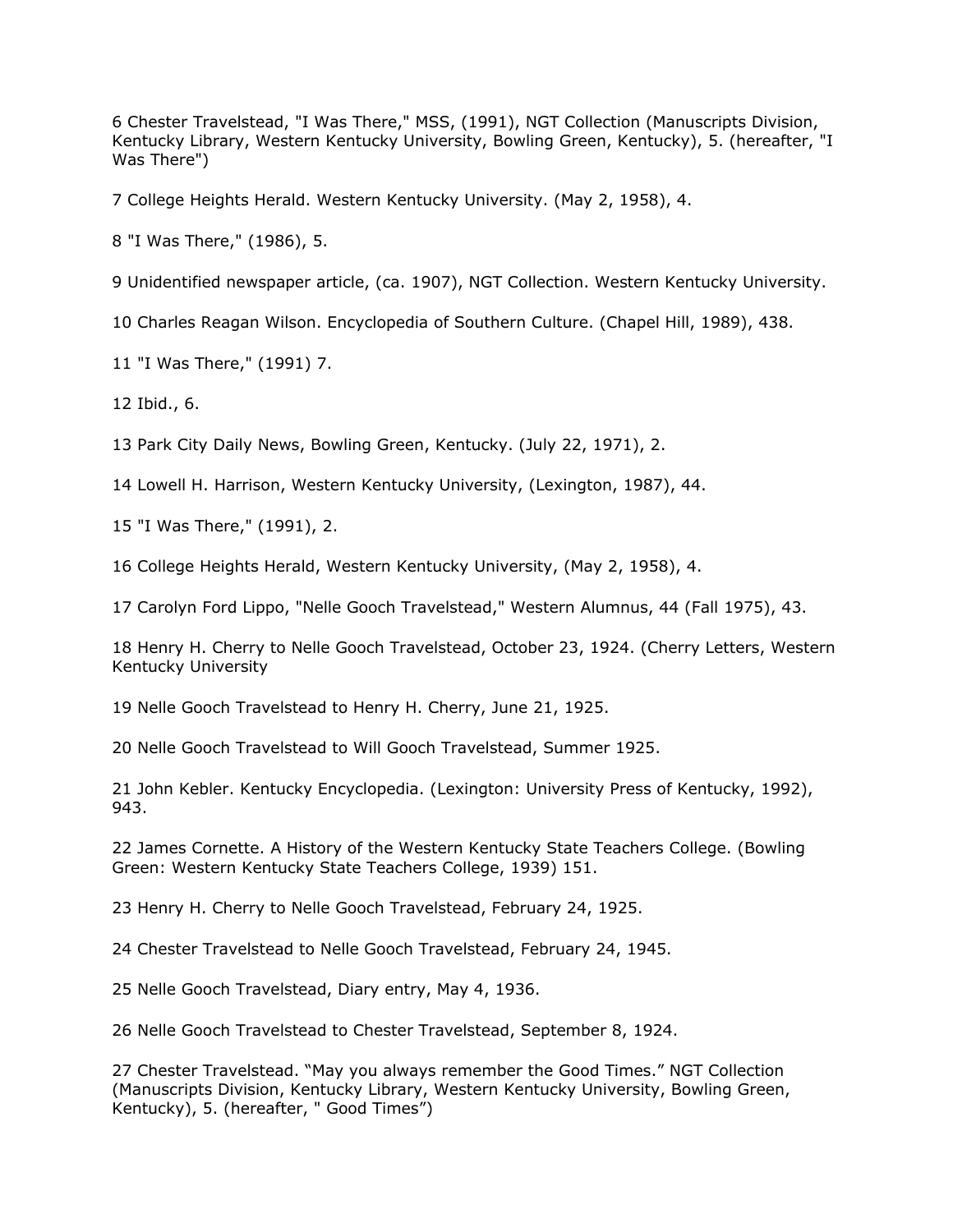28 Ibid., 4.

29 "I Was There. (1986) 12.

30 "I Was There," (1986), 12. 31

31 Ibid., dedication.

32 "I Was There." (1991) dedication.

33 Park City Daily News. (undated clipping, ca.1942)

34 Ibid., (1971), 2.

35College Heights Herald. (December 11, 1942) 5.

36 College Heights Herald, (May 2, 1958) 4.

37 Joe Van Roberts to Kentucky Music Educators Association, (1976), NGT Collection

38Mrs. William Duncan's Induction Speech to KMEA. (1976) NGT Collection.

39 Nelle Gooch Travelstead. Diary entry, (1959) Box 4, Folder 6. NGT Colletion, Manuscripts Div., WKU, Bowling Green, Ky.

40Pauline Tabor. Pauline's. (Louisville:1971)

41Park City Daily News. (January 15, 1978) 5.

42 First Christian Church. Lifelines. (1975).

43 Carolyn Ford Lippo, "Nelle Gooch Travelstead", Western Alumnus, 44 (Fall 1975), 43.

Additional information regarding Nelle Gooch Travelstead:

*College Heights Herald:*

1934 Sept. 28, p. 1 1938 July 1, p. 2 1939 April 21, p. 1 1942 April 24, p. 3; Dec. 11, p. 5 1943 Dec, 15, p. 3 1944 Nov. 24, p. 1 1945 Oct. 26, p. 6 1954 Dec. 10, p. 8 1957 Oct. 25, p. 5 1958 Feb. 28, p. 7; May 2, p. 4 1963 May 8, p. 1 Chester Travelstead; May 15, p. 5